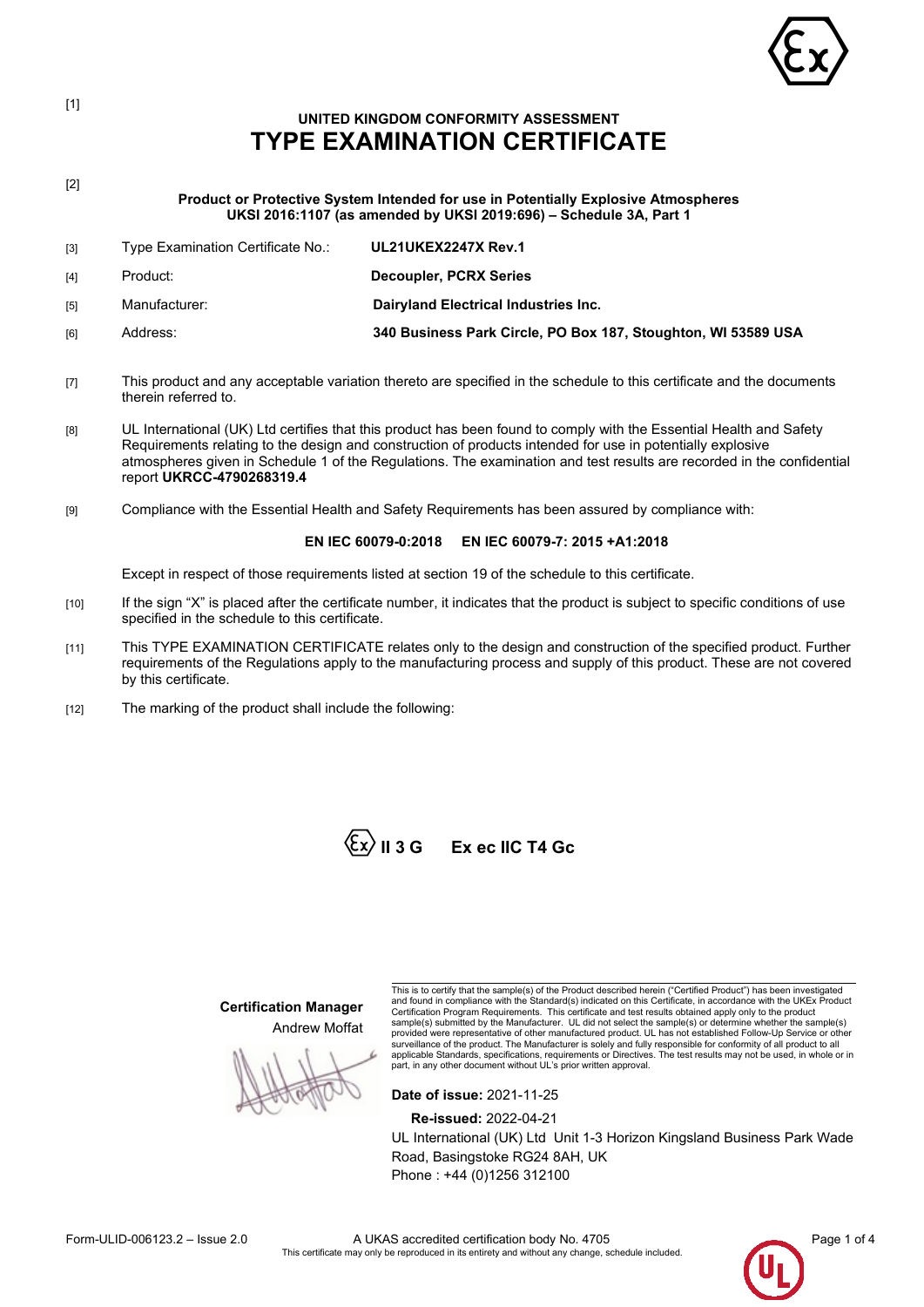## [13] **Schedule** [14] **TYPE EXAMINATION CERTIFICATE No. UL21UKEX2247X Rev. 1**

#### [15] Description of Product

The PCRX series of decouplers are intended to be used to provide AC grounding and low voltage DC blocking for cathodic protection of pipelines and similar installations in Zone 2 hazardous locations.

The PCRX prevents the flow of direct current while simultaneously providing a low impedance grounding path for steady state induced alternating current, if present. Steady state AC current of up to 45A rms can flow through the device with DC voltage applied within the operating voltage threshold. The PCRX also provides over-voltage protection for both impulse and AC fault current conditions.

Nomenclature for PCRX Series: PCRX – 5kA – 3.0/0.5 I II III

I – Model Series PCRX – PCRX Decouplers

II – Momentary AC Current 3.7kA – Rated for 3.7kA 5kA – Rated for 5kA 10kA – Rated for 10kA 15kA – Rated for 15kA

III – Maximum DC Operating Voltage

| $3.0/0.5 - 3V$ in the negative direction, 0.5 in the positive direction   |
|---------------------------------------------------------------------------|
| $3.5/0.5 - 3.5V$ in the negative direction, 0.5 in the positive direction |
| $4.5/0.5 - 4.5V$ in the negative direction, 0.5 in the positive direction |
| $6.0/2.0 - 6.0V$ in the negative direction, 2.0 in the positive direction |
| $5.5/2.5 - 5.5V$ in the negative direction, 2.5 in the positive direction |
| $5.0/3.0 - 5.0V$ in the negative direction, 3.0 in the positive direction |
| 4.5/3.5 - 4.5V in the negative direction, 3.5 in the positive direction   |
| $4.0/4.0 - 4.0V$ in the negative direction, 4.0 in the positive direction |
| $5.5/2.0 - 5.5V$ in the negative direction, 2.0 in the positive direction |
| $5.0/2.5 - 5.0V$ in the negative direction, 2.5 in the positive direction |
| $4.5/3.0 - 4.5V$ in the negative direction, 3.0 in the positive direction |
| $4.0/3.5 - 4.0V$ in the negative direction, 3.5 in the positive direction |
| $5.0/2.0 - 5.0V$ in the negative direction, 2.0 in the positive direction |
| $4.5/2.5 - 4.5V$ in the negative direction, 2.5 in the positive direction |
| $4.0/3.0 - 4.0V$ in the negative direction, 3.0 in the positive direction |
| $3.5/3.5 - 3.5V$ in the negative direction, 3.5 in the positive direction |
| $4.5/2.0 - 4.5V$ in the negative direction, 2.0 in the positive direction |
| $4.0/2.5 - 4.0V$ in the negative direction, 2.5 in the positive direction |
| $3.5/3.0 - 3.5V$ in the negative direction, 3.0 in the positive direction |

#### Temperature range

The ambient temperature range is -40 °C to +50 °C.

#### Electrical data

Maximum AC Steady State Current Rating: 45 A r.m.s

AC Fault Current Ratings: PCRX-3.7kA:

| PURA-3.7KA.                           |                  |  |  |  |
|---------------------------------------|------------------|--|--|--|
| Maximum 50/60 Hz AC Fault Current (A) | Number of Cycles |  |  |  |
| 5,000                                 |                  |  |  |  |
| 4,200                                 | 10               |  |  |  |
| 3,700                                 | 30               |  |  |  |

#### PCRX-5kA:

| Maximum 50/60Hz AC Fault Current (A) | Number of Cycles |
|--------------------------------------|------------------|
| 6,800                                |                  |
| 5,700                                | 10               |
| 5.000                                | 30               |

PCRX-10kA:

| <b>UIVY-IUM.</b>                      |                  |  |
|---------------------------------------|------------------|--|
| Maximum 50/60 Hz AC Fault Current (A) | Number of Cycles |  |
| 15,000                                |                  |  |
| 12,000                                | 10               |  |
| 10,000                                | 30               |  |

PCRX-15kA: Maximum 50/60 Hz AC Fault Current (A) Number of Cycles

Form-ULID-006123.2 – Issue 2.0 **A UKAS accredited certification body No. 4705** Page 2 of 4 This certificate may only be reproduced in its entirety and without any change, schedule included.

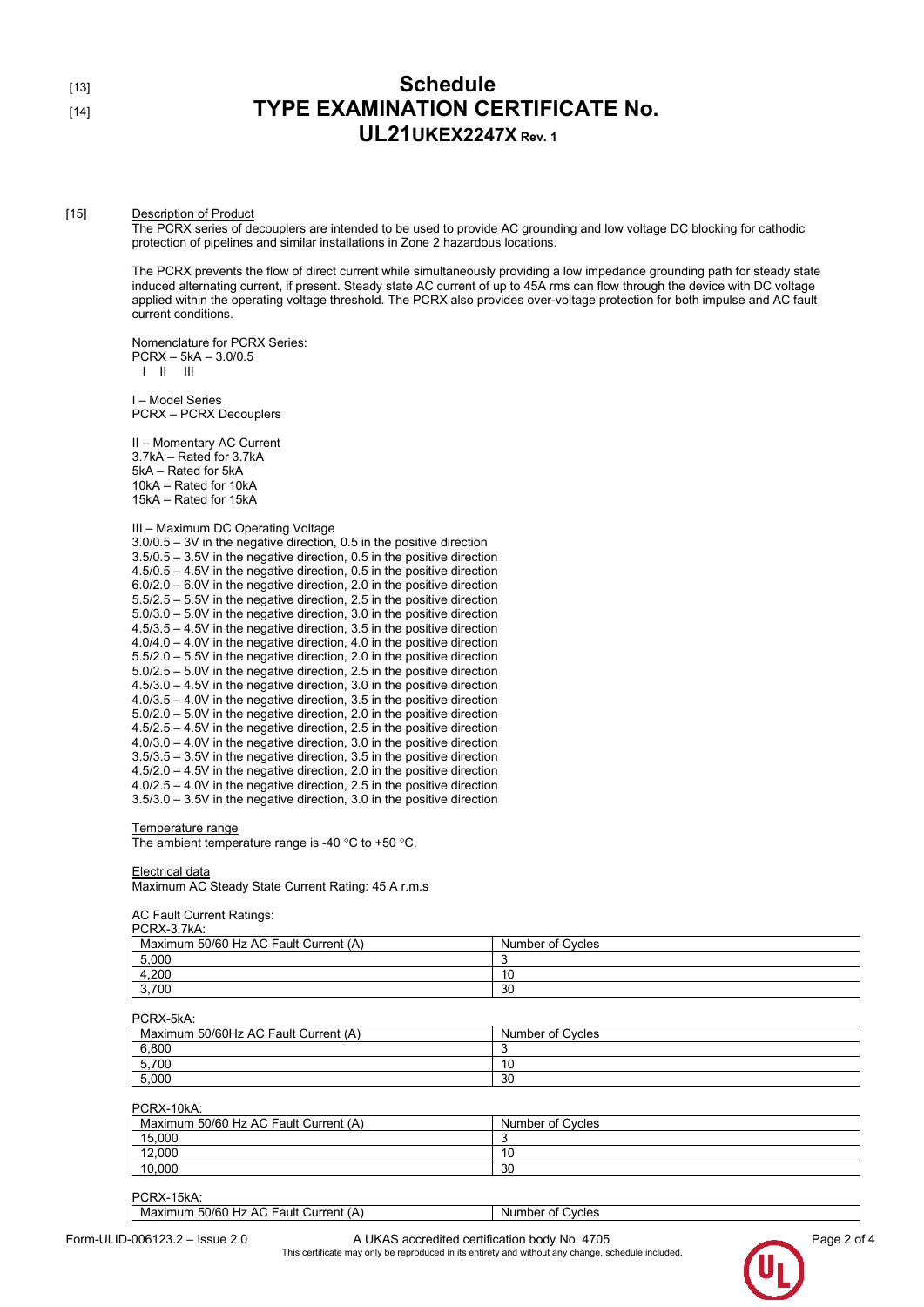### [13] **Schedule** [14] **TYPE EXAMINATION CERTIFICATE No. UL21UKEX2247X Rev. 1**

|        | 27,000                                                                                                                                                                                                                                          | 3  |
|--------|-------------------------------------------------------------------------------------------------------------------------------------------------------------------------------------------------------------------------------------------------|----|
|        | 21,000                                                                                                                                                                                                                                          | 10 |
|        | 15,000                                                                                                                                                                                                                                          | 30 |
|        | Routine tests                                                                                                                                                                                                                                   |    |
|        | None                                                                                                                                                                                                                                            |    |
| $[16]$ | Test Report No. (associated with this certificate issue)<br>US/UL/ExTR21.0034/01.                                                                                                                                                               |    |
| $[17]$ | Specific conditions of use:<br>The PCRX cover should not be removed<br>Connections to the PCRX should be made only when area is non-hazardous.<br>٠                                                                                             |    |
| [18]   | Conditions of certification:<br>None                                                                                                                                                                                                            |    |
| [19]   | Essential Health and Safety Requirements (Requlations Schedule 1)<br>In addition to the Essential Health and Safety Requirements covered by the standards listed at item 9, all<br>other requirements are demonstrated in the relevant reports. |    |
|        | Additional information<br>The [Product] has in addition passed the tests for Ingress Protection to IP66 in accordance with                                                                                                                      |    |

EN60529:1991+A1:2000+A2:2013.

The manufacturer shall inform the certificate issuer concerning all modifications to the technical documentation as described in Section [20] Drawings and Documents of this document.



 $[18]$